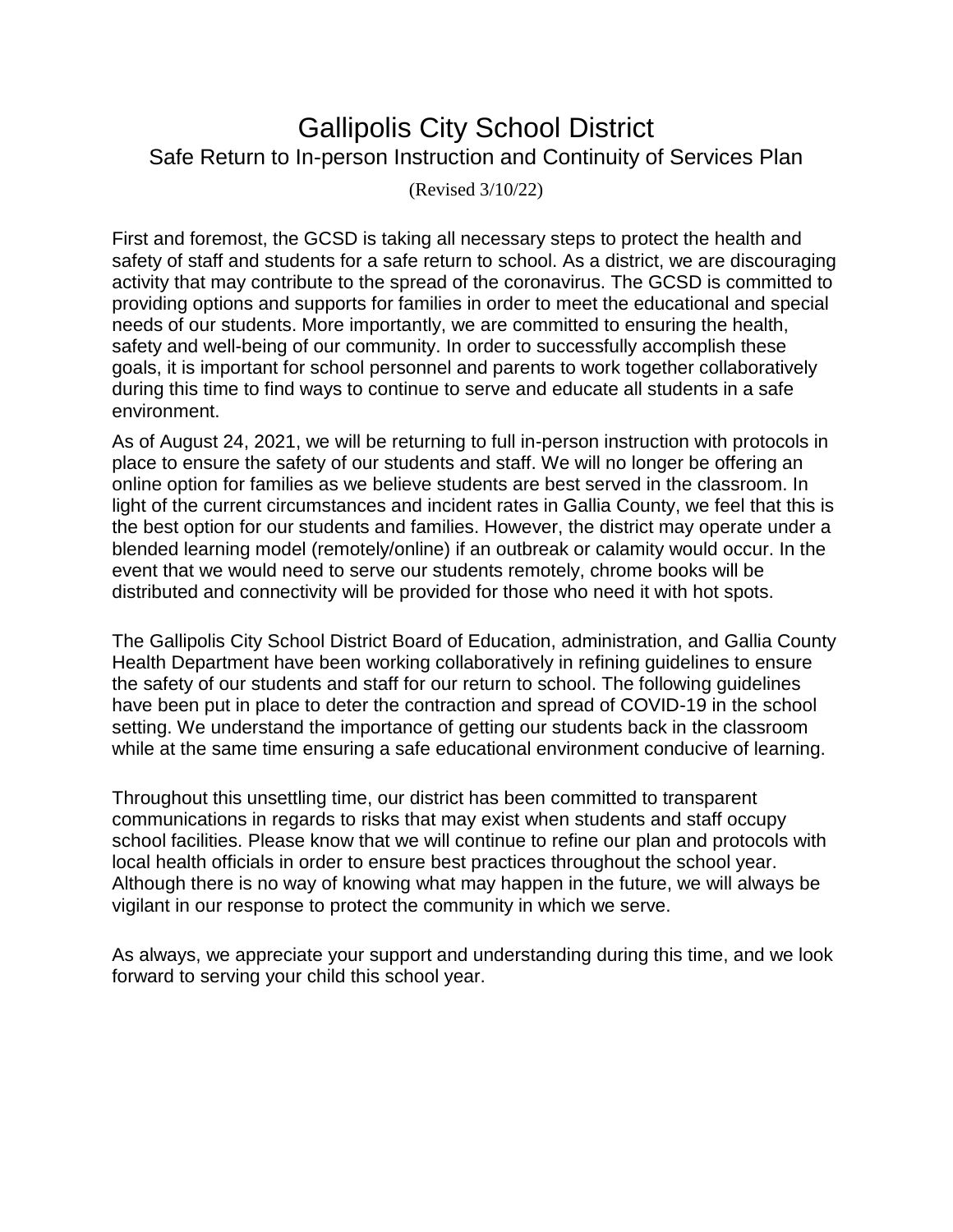# Expectations for Administrators, Teachers, and Support Staff

- 1. All school staff members are strongly recommended to wear a face covering made of cloth/fabric that covers the employee's nose, mouth, and chin, unless an exception recognized by the Ohio Department of Health applies. A face shield made of flexible plastic that wraps around the wearer's face and extends below his or her chin may also be an acceptable face covering.
- 2. All staff will enforce the safety protocols set in place for students and staff during work hours.
- 3. All staff will follow the guidelines for reporting self-illness.
- 4. All staff will follow the guidelines for maximizing distance from others while on school property and during work hours.
- 5. All staff will complete required professional development specific to maintaining the health and safety of students and staff.
- 6. All staff shall maintain confidentiality of students and staff as it applies to medical and mental health issues.
- 7. Staff are expected to self-monitor and report any symptoms to their administrative supervisor.
- 8. Staff that suspect a child may have symptoms of illness should send the child to the school nurse for an assessment.
- 9. When a school building exceeds 7% of COVID related absences, the staff members in that building will be required to wear facial coverings for 10 calendar days in areas or situations where 6 feet social distancing can't be maintained. Requests for exceptions under this section as well as those necessary for a staff member with a documented health or developmental condition shall be considered by the Superintendent/designee, who may request documentation justifying an exemption. A staff member must have supporting medical documentation of this condition and a face shield may be issued to that staff member.

## Blended Learning Option

The GCSD will follow the guidelines for the Blended Learning Model as specified in HB 164. Blended Learning may be used by staff to ensure learning continues in the event that a building closure would happen due to COVID or any other unforeseen circumstances. This will provide flexibility in service distribution and continuity. It will also give us the flexibility to resolve calamity days without extending the school year or cutting into spring break.

According to Ohio law,2 "blended learning" means the delivery of instruction in a combination of time in a supervised physical location away from home and online delivery whereby the student has some element of control over time, place, path or pace of learning.

## Classrooms/Buildings

- 1. Classrooms will be free of clutter and unnecessary materials, furniture, etc.
- 2. Spaces must be easily accessible for regular sanitization.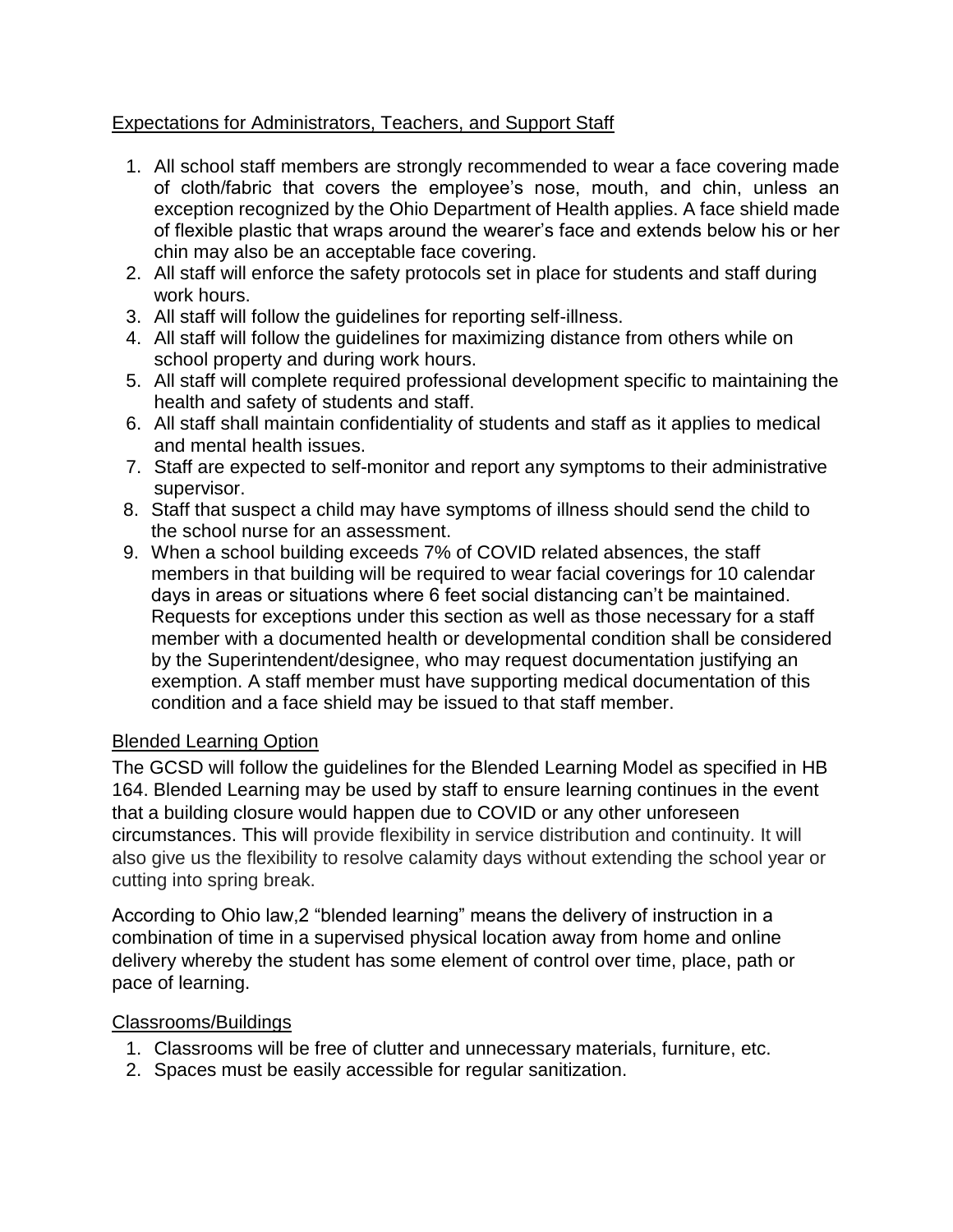- 3. Classrooms will be furnished with sanitizing stations for students and staff, and staff will encourage students to sanitize and wash their hands frequently.
- 4. Classrooms will be organized to ensure students and staff can maximize distance while learning.
	- a. Kindergarten classrooms may have dividers on the tables to provide additional protection for students.
	- b. Grades 1-5 may have single-seat desks that are spaced to maintain safe distancing. For classrooms with tables, seating may be staggered with dividers in between providing an additional layer of protection for students and staff.
	- c. Grades 6-12 may have single-seat desks spaced to maintain safe distancing and/or dividers on tables.
	- d. Students working from a table or lab area will maintain safe distancing.
	- e. Teachers and students will maximize distance while working together in the classroom.
	- f. Classrooms, restrooms, and pod areas will be sanitized on a regular schedule throughout the day by the building custodians.
- 5. HVAC systems will receive upgrades, replacements and filtration systems designed to improve indoor air quality and ensure a safe learning environment.
- 6. New construction on a fitness area and STEAM classroom will facilitate additional square footage which will improve social distancing, enhance learning opportunities and promote overall health in order to reduce the risk of spreading the virus. This can be done through the use of ESSER funds to reduce transmission and environmental health hazards.

# Student Face Coverings

- 1. All students in grades PK-12 are strongly recommended to wear face coverings while: (1) in the hallways and common areas of school buildings, (2) while on district school buses, and (3) in classrooms when physical distancing is not possible.
- 2. Students with pre-existing health issues or who may be considered high risk in grades PK-12 may request preferential seating in the classroom.
- 3. Students may request a reusable or disposable mask from the District when needed.
- 4. Each student will receive one cloth masks at the beginning of the school year.
- 5. Students can only wear school appropriate face coverings determined by the building principal.
- 6. School nurses or staff who is caring for individuals with symptoms must use appropriate personal protective equipment (PPE) provided by the district.
- 7. When a school building exceeds 7% of COVID related absences, the students in that building will be required to wear facial coverings for 10 calendar days in areas or situations where 6 feet social distancing can't be maintained. Requests for exceptions under this section as well as those necessary for a student with a documented health or developmental condition shall be considered by the Superintendent/designee, who may request documentation justifying an exemption. A student must have supporting medical documentation of this condition and a face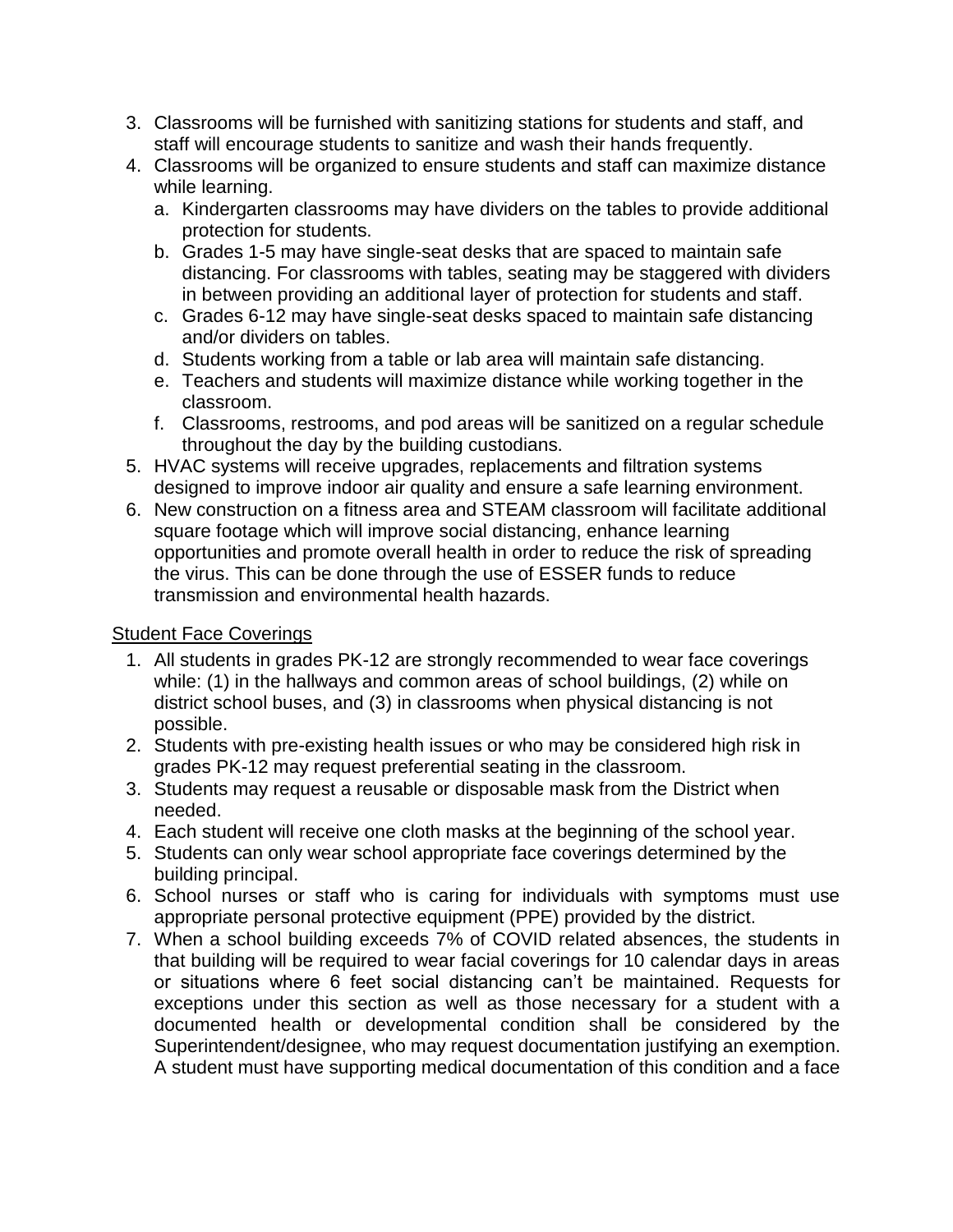shield may be issued to that student. Exemption forms can be obtained through the building principals.

# **Transportation**

- 1. Students riding a bus *may choose to* wear a face covering or shield.
- 2. Student ridership may be limited to two students per seat when possible.
- 3. Students from the same family are encouraged to sit together.
- 4. Bus drivers may wear a mask or shield while driving.
- 5. Bus drivers will follow cleaning protocols, i.e.: disinfecting all seats, handles, and other surfaces at the end of each trip.

## Student Health Assessment

- 1. Parents are responsible for monitoring their children for signs of illness and communicating with the school promptly if they think their child might be ill.
- 2. If a student tests positive for COVID, it is the parent's responsibility to communicate the positive case with the school nurse.
- 3. If a student has a temperature above 100.4 degrees, they should stay at home.
- 4. Any student that has the following symptoms of COVID-19 should stay home from school and should see their primary care provider to be assessed for COVID-19: Any of the following symptoms: cough, shortness of breath, or difficulty breathing or two of the following symptoms: fever (measured or subjective), chills, rigors, myalgia, headache, sore throat, new loss of taste or smell, GI Issues (nausea and vomiting or diarrhea).

# Students/Staff Diagnosed with COVID-19

- 1. If a student or staff member tests positive for COVID, it is the parent's or staff member's responsibility to communicate the positive case with the school nurse.
- 2. When there is a confirmed case, the school nurse, in collaboration with the local health department, will communicate with families as appropriate and in accordance with all HIPAA regulations.
- 3. The GCSD will cooperate with the local health department for social contact cluster tracings.
- 4. A 5 day stay at home isolation will be required for any student or staff member that tests positive for COVID-19. As long as any symptoms are resolved by day 5, they may return to school on day 6 if they wear a mask around others for the next five days.
- 5. Staff or students determined to have an "exposure" may return to school if they wear a mask around others for the next 10 days. If staff or students develop symptoms or test positive, they must stay at home. The school nurse will work with the health department to notify the building principal and other stakeholders.
- 6. Each school will have a quarantine area for students who are suspected of having symptoms related to COVID-19. The student will be quarantined until the parent/guardian can pick up the child.
- 7. If a student or staff member is suspected of having COVID-19, they must meet the following criteria to return to school: 24 hours with no fever (without using fever reducing medication) **AND** other symptoms.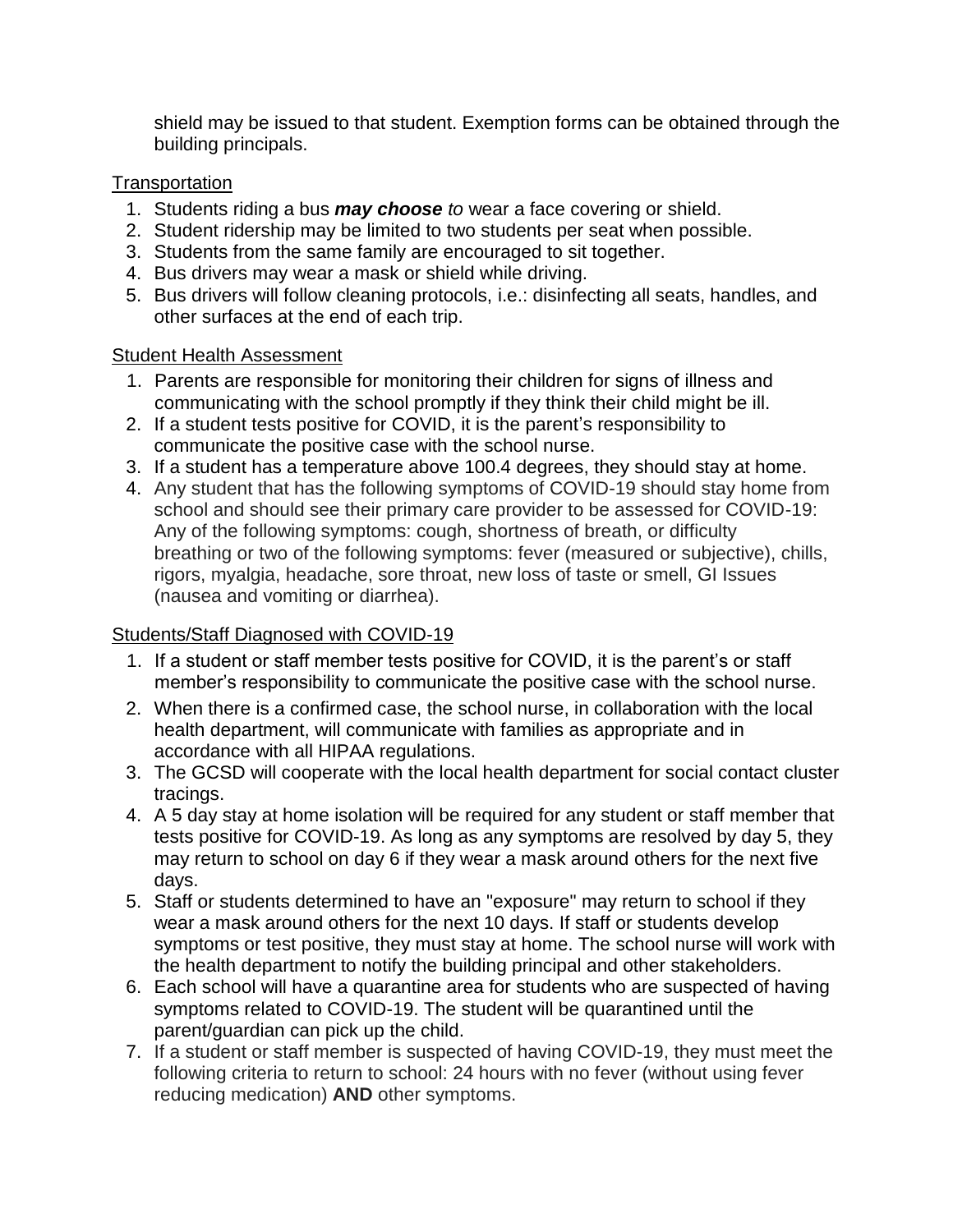8. A student or staff member may be sent home if they are experiencing **one** of the following symptoms: constant coughing, shortness of breath or difficulty breathing. A student or staff member will be sent home if they are experiencing **two** of the following symptoms: fever (measured or subjective), chills, rigors, myalgia, headache, sore throat, new loss of taste or smell, GI Issues (nausea and vomiting or diarrhea).

# Test to Play (Extracurricular Activities)

Asymptomatic contacts may continue to participate in extracurricular activities if they do the following:

- 1. Wear a mask when able. (This includes: transportation; locker rooms; sitting/standing on the sidelines; and anytime the mask will not interfere with breathing, the activity, or create a safety hazard.)
- 2. Test on initial notification of exposure to COVID-19.
- 3. Testing on day 5 after exposure is recommended.

# Student/Staff Health Issues (not related to COVID-19)

- 1. Persons with a temperature must stay home for 24 hours and be fever-free (without medication) before returning to school or as directed by the child's physician (physician documentation required)
- 2. Upon returning to the classroom or work, the individual's temperature may be taken, and a health assessment may be administered by the school nurse. The parent/guardian is responsible for transporting a child home if the student becomes ill while at school.

## Vaccination Distribution

Governor Mike DeWine has asked school districts to partner with their local health departments in facilitating vaccinations and boosters for staff and students 12 and older. The Pfizer vaccine is the only vaccine currently authorized for students between the ages of 12 and 17. The Gallipolis City School District will continue to offer the Pfizer vaccination to our students ages 12 and older with a signed parental consent form. As Governor Mike DeWine said, "Vaccinations remain our best offense to the virus and our best opportunity to keep our kids in school and get our lives back to normal."

## GCSD Vaccination History:

Onsite Staff Vaccinations: 2/11/21 and 3/12/21 Onsite Student Spring Vaccinations (16 and older): 4/22/21 and 5/13/21 Onsite Student Fall Vaccinations (12 and older): 9/10/21 and 10/1/21 Onsite Staff Vaccinations: (Booster) 12/10/21

# Continuity of Services

1. We are offering a Summer Advantage Program (summer school) as a way to close the gap and extend special services for our students. This 21 day program will allow for more educational supports, mental health counseling, tutoring, speech services, interventions, drug prevention, food distribution and stability for our children. Clothing vouchers will be offered to students who have participated in at